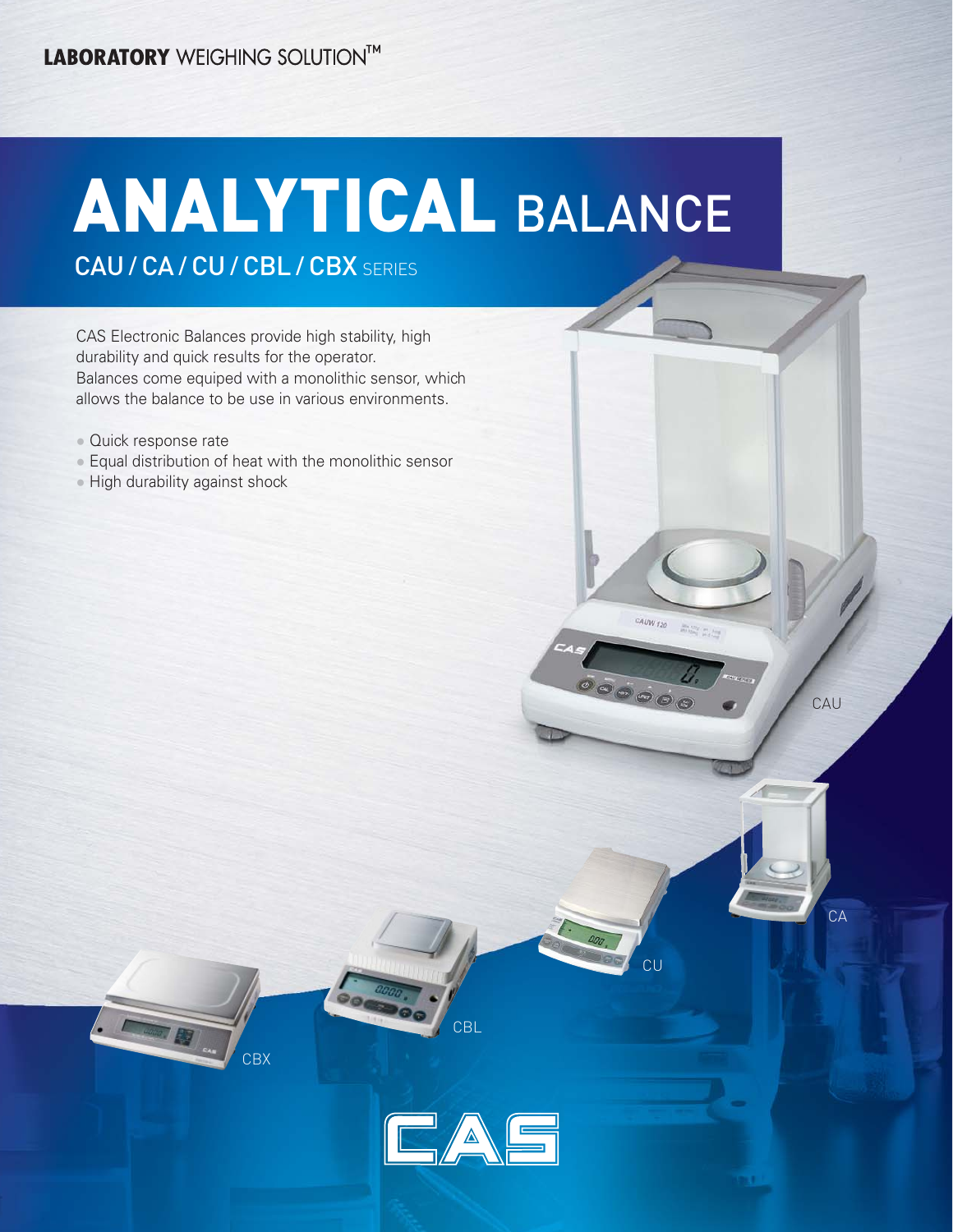# CU SERIES

### **CUW/CUX series** | Top-loading balances



### **Built-in Clock (GLP/GMP/ISO 9000 Conformity)**

• GLP/GMP/ISO9000 standard, record calibration with time and date.



Clock display on standby mode



### **Analog bar graph display**

• Analog indication function: The bar graph changes depending on the weight.

#### **FULL RANGE**

Total weight can be indicated with a bar graph, and the operator can compare it with the balance capacity.

#### **FULL-IN**

Target weight will be displayed, simply pre-set the desired weight.

### **Check weight (HI/GO/LO)**

• By setting the weight range, the display shows 'GO' for a weight within the set range, 'LO' for below and 'HI' for above the range.







#### FEATURES

- LCD Backlight Windows Direct
- Internal Calibration Perfect self calibration (CUW)
- Clock-CAL (CUX)

#### OPTIONS

• Battery Charger Pack

| ${\color{red}\textbf{CUW}}\quad \overline{\color{red}\textbf{P5c}}\quad \overline{\color{red}\textbf{G0}}\quad \overline{\color{red}\textbf{G0}}\quad \overline{\color{red}\textbf{G0}}\quad \overline{\color{red}\textbf{G0}}\quad \overline{\color{red}\textbf{G0}}\quad \overline{\color{red}\textbf{G0}}\quad \overline{\color{red}\textbf{G0}}\quad \overline{\color{red}\textbf{G0}}\quad \overline{\color{red}\textbf{G0}}\quad \overline{\color{red}\textbf{G0}}\quad \overline{\color{red}\textbf{G0}}\quad \overline{\color{red}\textbf{G0$ |
|-------------------------------------------------------------------------------------------------------------------------------------------------------------------------------------------------------------------------------------------------------------------------------------------------------------------------------------------------------------------------------------------------------------------------------------------------------------------------------------------------------------------------------------------------------|
| CUX SUITED TREAT RESEARCH PICS TREAT RESEARCH TREAT (SOFT DAMAGED)                                                                                                                                                                                                                                                                                                                                                                                                                                                                                    |

| <b>CUW</b> series |           |                  |             |                          |  |  |
|-------------------|-----------|------------------|-------------|--------------------------|--|--|
| Model<br>Pan Type |           | Max. Capacity    | Readability | Pan size (mm)<br>approx. |  |  |
| CUW420H*          |           | 200 <sub>g</sub> |             | 108(W) x 105(D)          |  |  |
| CUW420H*          | Small Pan | 420g             | 0.001q      |                          |  |  |
| CUW620H*          |           | 620g             |             |                          |  |  |
| CUW2200H          |           | 2200g            | 0.01q       |                          |  |  |
| CUW4200H          | Large Pan | 4200g            |             | 170(W) x 180(D)          |  |  |
| CUW6200H          |           | 6200g            |             |                          |  |  |
| CUW420S           | Small Pan | 420g             |             | 108(W) x 105(D)          |  |  |
| <b>CUW820S</b>    |           | 820g             | 0.01q       |                          |  |  |
| <b>CUW4200S</b>   |           | 4200g            |             | 170(W) x 180(D)          |  |  |
| <b>CUW8200S</b>   | Large Pan | 6200g            | 0.1q        |                          |  |  |

| CUX series        |           |               |             |                          |  |  |
|-------------------|-----------|---------------|-------------|--------------------------|--|--|
| Model<br>Pan Type |           | Max. Capacity | Readability | Pan size (mm)<br>approx. |  |  |
| CUX220H*          |           | 200q          |             |                          |  |  |
| CUX420H*          | Small Pan | 420g          | 0.001q      | 108(W) x 105(D)          |  |  |
| <b>CUX620H*</b>   |           | 620g          |             |                          |  |  |
| CUX2200H          |           | 2200g         | 0.01q       | 170(W) x 180(D)          |  |  |
| CUX4200H          | Large Pan | 4200g         |             |                          |  |  |
| CUX6200H          |           | 6200g         |             |                          |  |  |
| CUX420S           | Small Pan | 420g          |             | 108(W) x 105(D)          |  |  |
| CUX820S           |           | 820g          | 0.01q       |                          |  |  |
| <b>CUX4200S</b>   |           | 4200g         |             | $170(W) \times 180(D)$   |  |  |
| <b>CUX8200S</b>   | Large Pan | 6200g         | 0.1q        |                          |  |  |

For products with '\*' mark, windbreak is a basic option.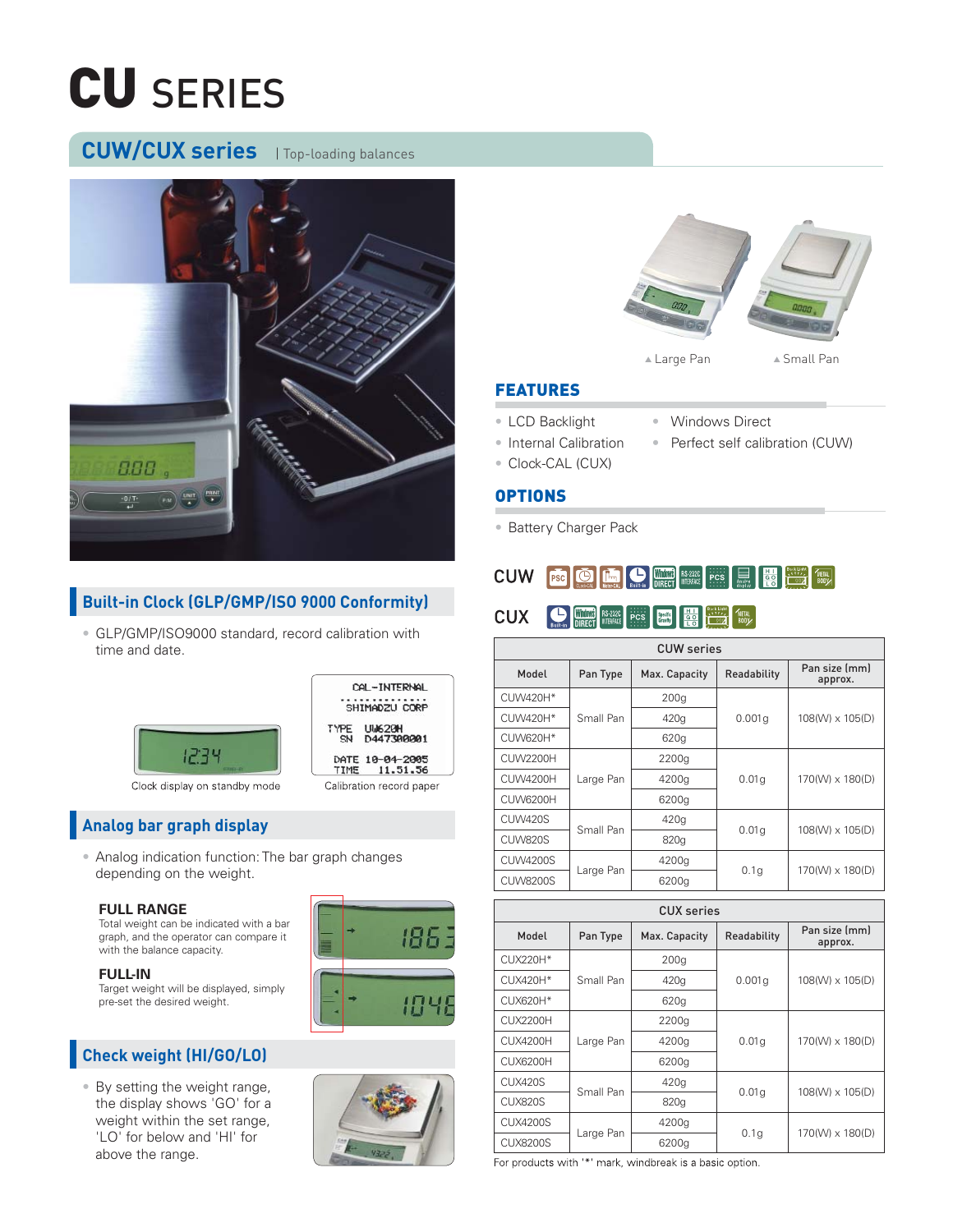# CAU SERIES & CA SERIES

### **CAUW/CAUX/CAUY series** | Analytical balances



#### FEATURES

- Windows Direct Backlight/Clock-CAL (CAUW)
- Perfect self calibration (CAUW, CAUX)
- Calibration report (CAUW, CAUX)

# **CAW/CAX/CAY series** | Analytical balances



#### FEATURES

- Unit conversion
- Clock-CAL (CAW)
- Windows Direct
- Specific gravity measurement
- Perfect self calibration (CAW)
- Full digital Internal calibration

| 8 5 0 m                                                                                                                |
|------------------------------------------------------------------------------------------------------------------------|
|                                                                                                                        |
|                                                                                                                        |
| <b>FOLLO DE LA DE LA COLLEGACIÓN DE LA COLLEGACIÓN DE LA COLLEGACIÓN DE LA COLLEGACIÓN DE LA COLLEGACIÓN DE LA COL</b> |
|                                                                                                                        |
|                                                                                                                        |



| <b>CAU</b> series |               |                      |               |  |  |  |  |
|-------------------|---------------|----------------------|---------------|--|--|--|--|
| Model             | Max. Capacity | Readability          | Pan size (mm) |  |  |  |  |
| CAUW-D            | 200g / 82g    | $0.1$ mg / $0.01$ mg | ø 80          |  |  |  |  |
|                   | 120g/42g      | $0.1$ mg / $0.01$ mg | ø 80          |  |  |  |  |
|                   | 320q          | 0.1 <sub>mg</sub>    | ø 80          |  |  |  |  |
| CAUW              | 220g          | 0.1 <sub>mg</sub>    | ø 80          |  |  |  |  |
|                   | 120q          | 0.1 <sub>mg</sub>    | ø 80          |  |  |  |  |
|                   | 320g          | 0.1 <sub>mq</sub>    | ø 80          |  |  |  |  |
| CAUX              | 220q          | 0.1 <sub>mq</sub>    | ø 80          |  |  |  |  |
|                   | 120q          | 0.1 <sub>mq</sub>    | ø 80          |  |  |  |  |
| CAUY              | 220q          | 0.1 <sub>mq</sub>    | ø 80          |  |  |  |  |
|                   | 120g          | 0.1 <sub>mq</sub>    | ø 80          |  |  |  |  |

#### **OPTIONS**

- Specific gravity measurement kit
- Ionizer (Static remover "Stable-ex")
- Charging battery pack





| <b>CA</b> series                                       |      |                   |      |  |  |  |  |
|--------------------------------------------------------|------|-------------------|------|--|--|--|--|
| Model<br>Pan size (mm)<br>Readability<br>Max. Capacity |      |                   |      |  |  |  |  |
|                                                        | 120g | 0.1 <sub>mg</sub> | ø 80 |  |  |  |  |
| CAW                                                    | 220g | 0.1 <sub>mq</sub> | ø 80 |  |  |  |  |
|                                                        | 320g | 0.1 <sub>mq</sub> | ø 80 |  |  |  |  |
| CAX                                                    | 120q | 0.1 <sub>mq</sub> | ø 80 |  |  |  |  |
|                                                        | 200q | 0.1 <sub>mq</sub> | ø 80 |  |  |  |  |
| CAY                                                    | 120q | 0.1 <sub>mg</sub> | ø 80 |  |  |  |  |
|                                                        | 220q | 0.1 <sub>mq</sub> | ø 80 |  |  |  |  |

#### OPTIONS

- Specific gravity measurement kit
- Charging battery pack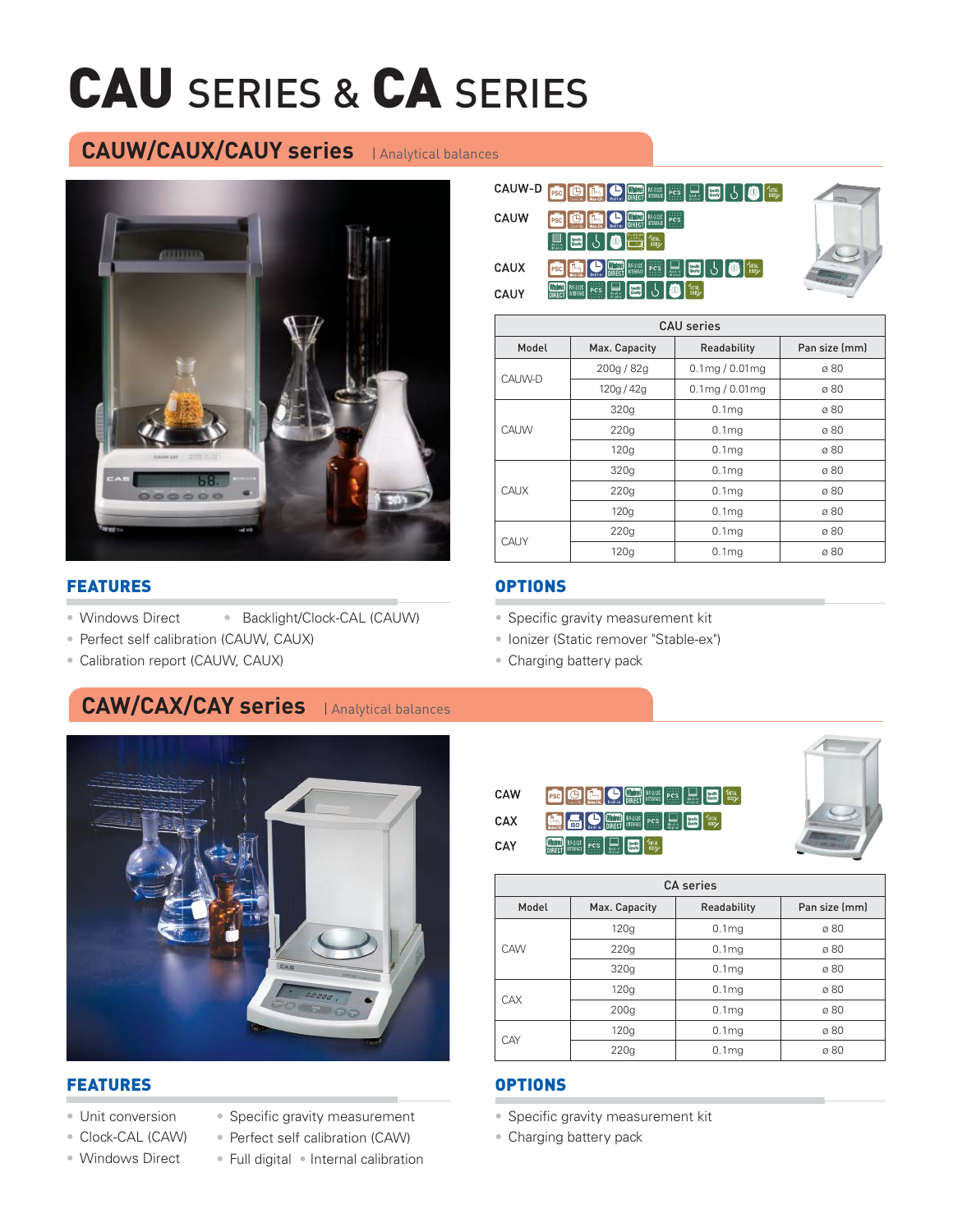# CBX SERIES & CBL SERIES

CBX series | Precision platform balances



# CBX DIRECT MIERRE PCS REEL SEEMS C

| <b>CBX</b> series                                      |         |      |                 |  |  |  |
|--------------------------------------------------------|---------|------|-----------------|--|--|--|
| Pan size (mm)<br>Model<br>Max. Capacity<br>Readability |         |      |                 |  |  |  |
| CBX12KH                                                | $12k$ q |      |                 |  |  |  |
| CBX12KH                                                | 22kg    | 0.1q | 345(W) x 250(D) |  |  |  |
| CBX12KH                                                | 32kg    |      |                 |  |  |  |

#### FEATURES

- Windows Direct
- Calibration report
- Check weighing (HI/GO/LO)
- Counting pieces
- Built-in RS-232C interface

### **CBL series** | Top-loading balances



### FEATURES

- Counting pieces and unit conversion
- Accurate performance and strong durability
- Analog bar graph display

### **OPTIONS**

- Specific gravity measurement kit
- Charging battery pack



# **CBL CBL** DIRECT

| <b>CBL</b> series                                      |       |                  |                 |  |  |  |  |
|--------------------------------------------------------|-------|------------------|-----------------|--|--|--|--|
| Pan size (mm)<br>Readability<br>Model<br>Max. Capacity |       |                  |                 |  |  |  |  |
| CBL220H*                                               | 220q  | 1 ma             | 100(W) x 100(D) |  |  |  |  |
| CBL320H*                                               | 320g  | 1 mg             | 100(W) x 100(D) |  |  |  |  |
| <b>CBL2200H</b>                                        | 2200g | 10 <sub>mg</sub> | 164(W) x 124(D) |  |  |  |  |
| CBL3200H                                               | 3200g | 10 <sub>mg</sub> | 164(W) x 124(D) |  |  |  |  |

#### **OPTIONS**

- Windbreak
- RS-232C interface (IFB-102A)
- Charging battery pack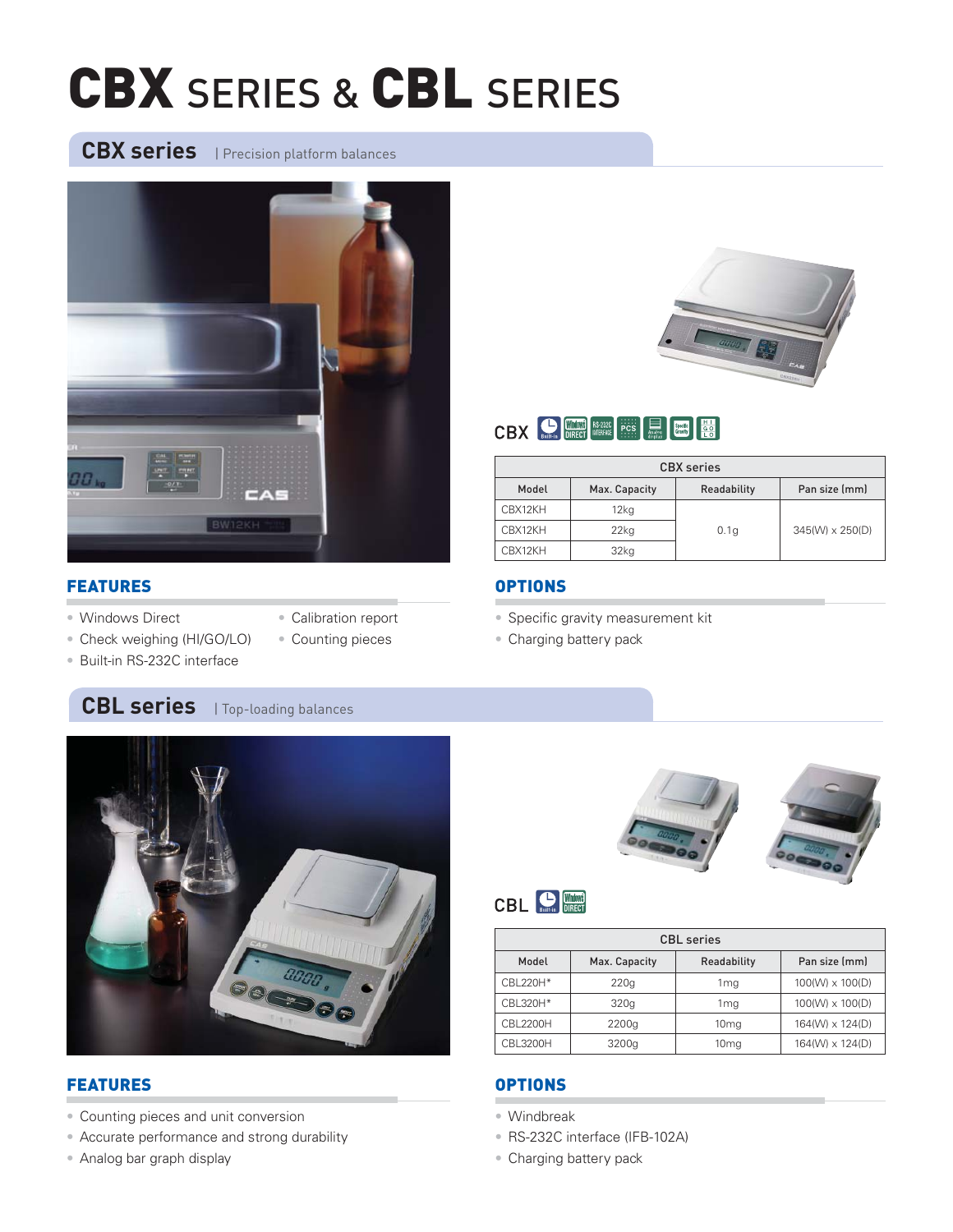# **CBX SERIES & CBL SERIES**

## **Description of Icons**



#### PSC (Perfect Self Calibration)

The balance self-calibrates when it detects temperature changes that would effect accuracy.



#### Clock-CAL

Fully automated feature initiates self-calibration at set time intervals, using motor-driven internal calibration weight



#### **Internal Calibration**

Calibration can be performed any time with a simple push-button operation.



#### One-lever CAL

Single lever operation loads and unloads built-in Calibration weight.



Analog Bar graph display Allows viewing of remaining capacity



#### IntervalTimer output Data can be automatically output at pre-set time intervals



**Windows Direct** Weighed result is directly typed at the cursor position of any application on windows OS No communication software is required.



Built-in RS-232C interface RS-232C interface is a standard feature.



**Standard Below-weigh Hook** Measurement beneath the balance is possible.



Check weighing Utilized in quality control qpplication.



Counting pieces Piece counting function is a standard feature.



Specific Gravity measurement Software for specific gravity measurement is pre-installed. Simply add optional specific gravity kit for efficient measurements.



Dry battery operation Portable for use in the field.



**CPPM** Constant Power Pulse width Modulation



Full digital



**Built-in Clock** Date and time can be readity supplied by the balance.



All-metal Housing All metal construction for high durability.



**Backlight** 

# **Electronic Balance Comparison Table**

| Model                   | $\sim$ 100g | $100g \sim$                        | $300g \sim$                            | $500g \sim$                            | 1 $kg \sim$           | $3kg \sim$               | $5kg \sim$               | 10 $kg \sim$ | $30kg \sim$ |
|-------------------------|-------------|------------------------------------|----------------------------------------|----------------------------------------|-----------------------|--------------------------|--------------------------|--------------|-------------|
| $\sim 0.01$ mg          | CAUW-D      | <b>Record</b>                      |                                        |                                        |                       |                          |                          |              |             |
| $\sim 0.1$ mg           |             | CAUW<br>CAUX<br>CAUY<br>CAX<br>CAY | CAUW<br>CAUX<br>CAW                    |                                        |                       |                          |                          |              |             |
| $\sim 0.001$ g<br>(1mg) |             | <b>CUW</b><br><b>CUX</b><br>CBL    | <b>CUW</b><br><b>CUX</b><br><b>CBL</b> | <b>CUW</b><br><b>CUX</b>               |                       |                          |                          |              |             |
| ~10.01g<br>(10mg)       |             |                                    | <b>CUW</b><br><b>CUX</b>               | <b>CUW</b><br><b>CUW</b><br><b>CUX</b> | $\mathsf{CUX}$<br>CBL | <b>CUW</b><br>CUX<br>CBL | CUW<br>$\mathsf{CUX}$    |              |             |
| ~10.1g                  |             |                                    |                                        |                                        |                       | <b>CUW</b><br><b>CUX</b> | <b>CUW</b><br><b>CUX</b> | <b>CBX</b>   | CBX         |